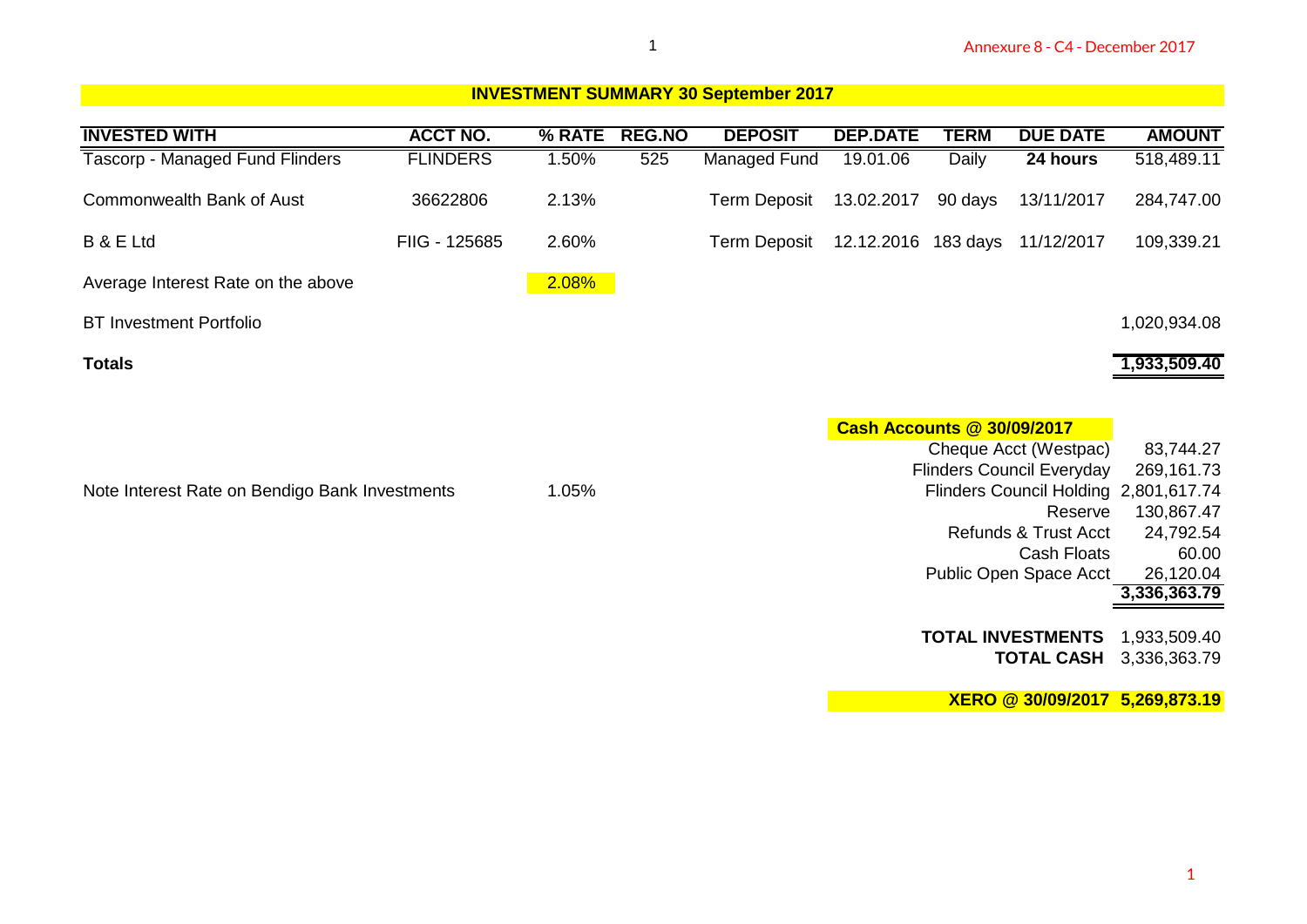

**Portfolio Summary** *As at 15 November 2017*

| <b>Asset Class</b>          | Market Value $(S)^1$ | Weight $(\% )$ |
|-----------------------------|----------------------|----------------|
| Australian Shares           | 583,744.50           | 56.67          |
| Australian Real Estate      | 28,525.00            | 2.77           |
| Australian Fixed Interest   | 328,931.30           | 31.93          |
| Cash And Other <sup>2</sup> | 88,882.08            | 8.63           |
| <b>Net Assets</b>           | 1,030,082.88         | 100.00         |

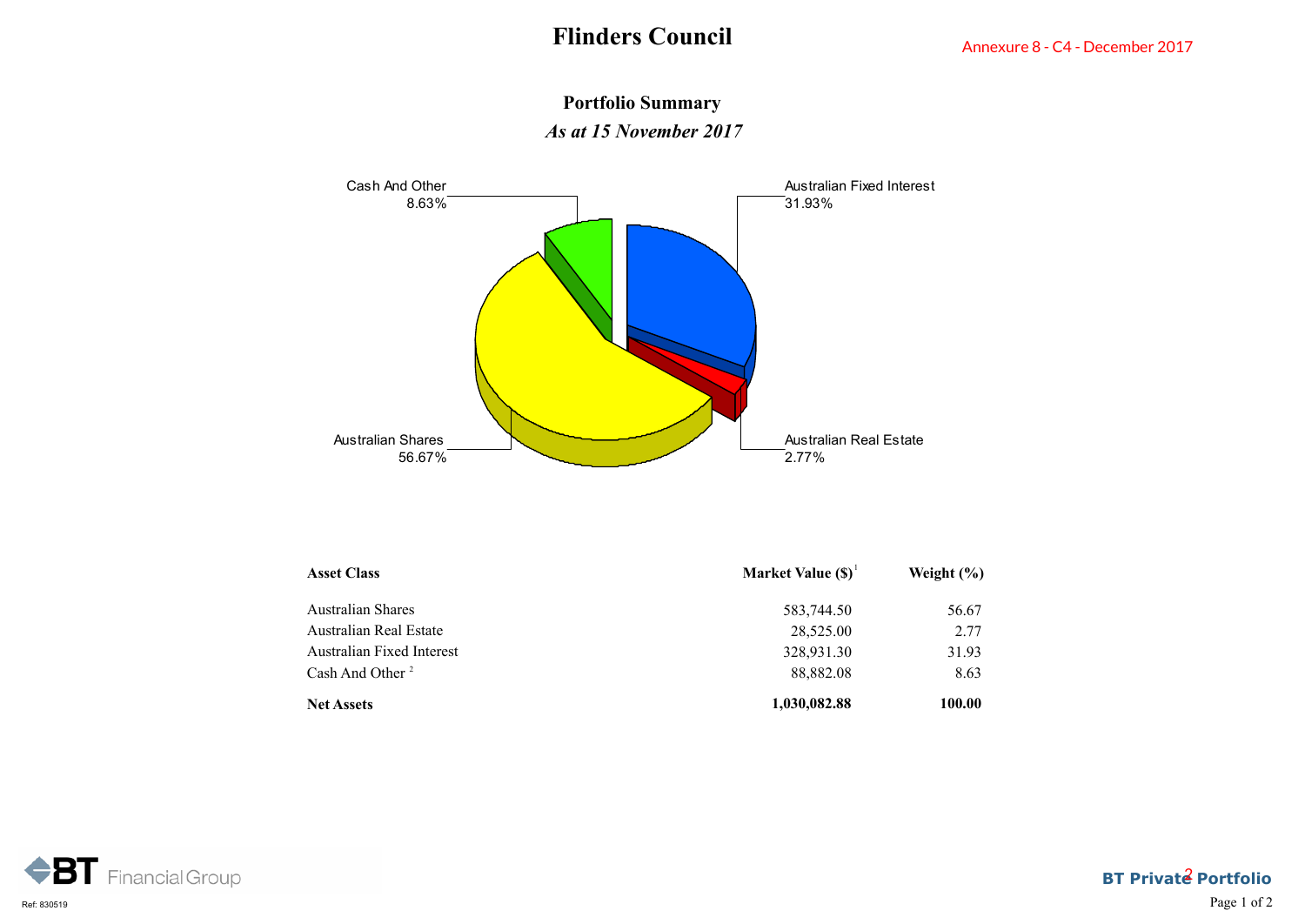#### **Notes**

- 
- Notes<br>
1. Investment valuations<br>
(a) Investments are valued at market value<br>
investment valuations are obtained using Express<br>Investment valuations<br>(a) Investment becomes due and payable, at which point the security is valued on an ex-payment basis under on a cum-payment basis until such time as income accrued on an<br>(b) Investment becomes investment becomes due and payable, at which point the security is valued on an ex-payment basis.
	-
- Sannewstment valuations<br>
(a) Investments are valued at market value using the latest available last sale price. All investments are valued on a cum-payment basis until such time as income accrue<br>
investment becomes due and External valuations<br>
(a) Investments are valued at market value using the latest available last sale price. All investments are valued on a cum-payment basis until such time as income accrued on an<br>
investment becomes due stment valuations<br>Investments are valued at market value using the latest available last sale price. All investments are vinvestment becomes due and payable, at which point the security is valued on an ex-payment basis.<br>In **Notes**<br>
2. Investment valuations<br>
2. Investments are valued at market value using the latest available last sale price. All investments are valued on a cum-payment basis until such time<br>
2. Investment tecomes due and paya
- Shimestiment valuations<br>
(a) Investments are valued at market value using the latest available last sale price. All investments are valued on a cum-payment basis until such time as income accrued on an<br>
investment becomes obtained upon disposal in an orderly market. 1. This product is included above, for which a generally accepted market price is not available, included above, for which a generally accepted market price is not available, included a upon disposal in an orderly market.<br>
- 

## **Disclaimer & Disclosure**

- 
- obtained upon disposal in an orderly market.<br>2. Cash and Other includes Cash at Bank, Cash Investment Fund, Unsettled Trades, Income Due But Not Yet Received and Fees Payable.<br>2. An investment in this product is not a depo companies. It is subject to investment risk, including possible delays in repayment or loss of income and principal invested. None of Westpac Banking Corporation or (any of) its related entities stands behind or otherwise guarantees the capital value or performance of this investment. **3.** This product is issued by Westpac RE Limited ABN 80 000 742 478, holder of AFSL 233717.<br>3. An investment in this product is not a deposit with, or any other liability of, Westpac Banking Corporation ABN 33 007 457 141 Dischaimer & Disclesure<br>1. This product is issued by Westpac RE Limited ABN 80 000 742 478, holder of AFSL 233717.<br>2. An investment in this product is not a deposit with, or any other liability of, Westpac Banking Corporat Annexure 8 - C4 - December 2017<br>
time as income accrued on an<br>
vise stated.<br>
ducting from the value of the<br>
could reasonably be expected to be<br>
could reasonably be expected to be<br>
my in the Westpac Group of<br>
ny in the Wes
- this you should, before acting on this information, consider its appropriateness having regard to your objectives, financial situation and needs.
- in any other way including by reason of negligence for errors or omissions in this document.

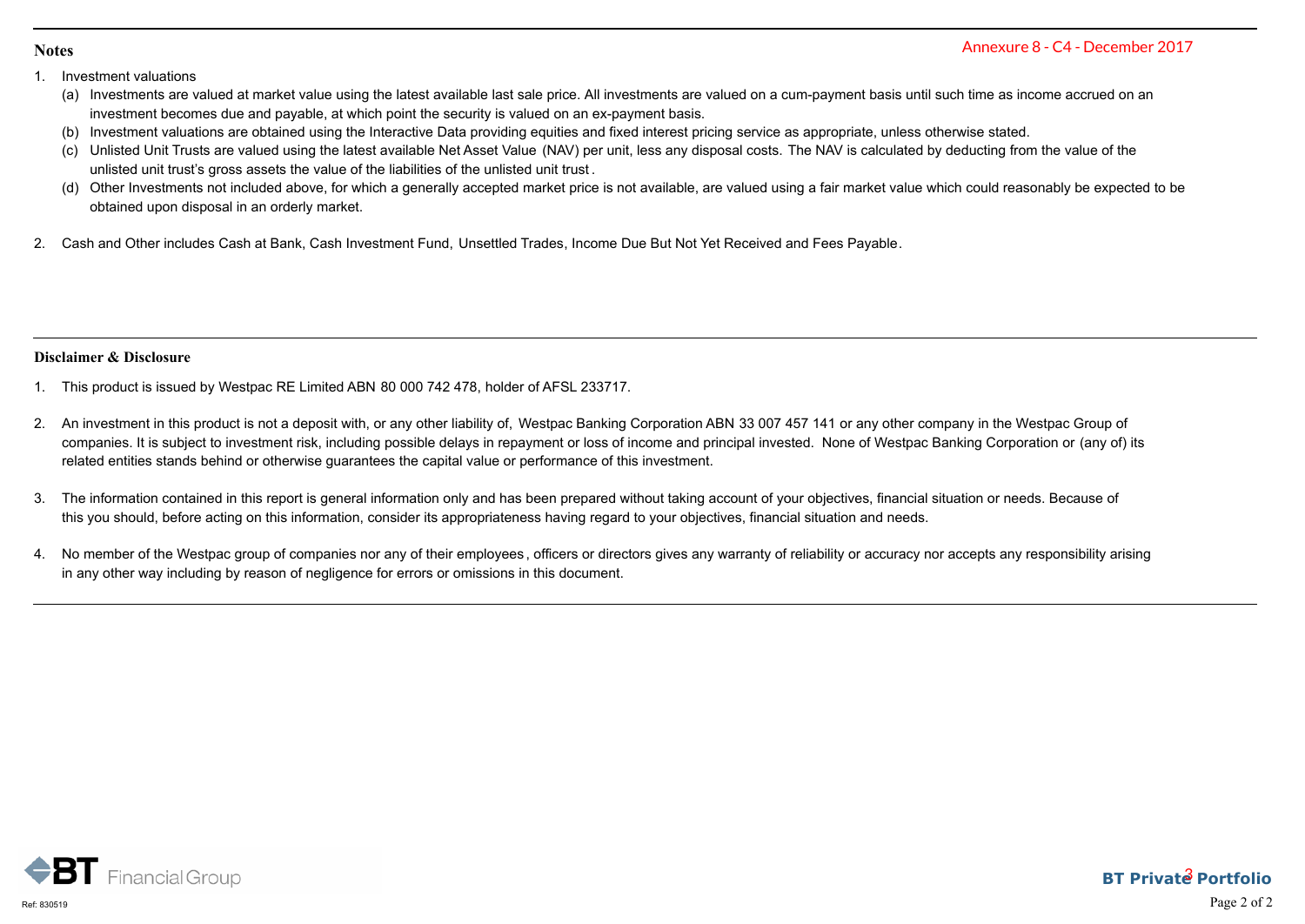# **Flinders Council**

# **Portfolio Valuation**

|                      |                                | т ппистр Сойнен |                                                      |                                   | Annexure 8 - C4 - December 2017 |             |                                      |  |
|----------------------|--------------------------------|-----------------|------------------------------------------------------|-----------------------------------|---------------------------------|-------------|--------------------------------------|--|
|                      |                                |                 | <b>Portfolio Valuation</b><br>As at 15 November 2017 |                                   |                                 |             |                                      |  |
| Code                 | <b>Security Name</b>           | Holding         | <b>Market</b><br>Price (\$)                          | Market <sup>1</sup><br>Value (\$) | $%$ Of<br><b>Portfolio</b>      | $Cost(S)^2$ | Unrealised $3$<br>Profit/(Loss) (\$) |  |
|                      | <b>Australian Shares</b>       |                 |                                                      |                                   |                                 |             |                                      |  |
| $\operatorname{AMC}$ | <b>AMCOR LIMITED</b>           | 600             | 15.000                                               | 9,000.00                          | 0.87                            | 9,435.09    | (435.09)                             |  |
| AMP                  | <b>AMP LIMITED</b>             | 1,500           | 5.080                                                | 7,620.00                          | 0.74                            | 7,725.99    | (105.99)                             |  |
| ANZ                  | ANZ BANKING GROUP LIMITED      | 900             | 29.130                                               | 26,217.00                         | 2.55                            | 24,733.18   | 1,483.82                             |  |
| BHP                  | <b>BHP BILLITON LIMITED</b>    | 300             | 27.350                                               | 8,205.00                          | 0.80                            | 6,100.70    | 2,104.30                             |  |
| BLD                  | <b>BORAL LIMITED</b>           | 400             | 7.560                                                | 3,024.00                          | 0.29                            | 2,748.66    | 275.34                               |  |
| CBA                  | COMMONWEALTH BANK OF AUSTRALIA | 200             | 80.580                                               | 16,116.00                         | 1.56                            | 16,049.13   | 66.87                                |  |
| $\rm{DLX}$           | <b>DULUXGROUP LIMITED</b>      | 500             | 8.000                                                | 4,000.00                          | 0.39                            | 3,308.63    | 691.37                               |  |
| JBH                  | <b>JB HI-FI LIMITED</b>        | 230             | 22.490                                               | 5,172.70                          | 0.50                            | 6,776.58    | (1,603.88)                           |  |
| MTS                  | METCASH LIMITED                | 1,300           | 2.770                                                | 3,601.00                          | 0.35                            | 3,051.86    | 549.14                               |  |
| NAB                  | NATIONAL AUSTRALIA BANK LTD    | 400             | 29.940                                               | 11,976.00                         | 1.16                            | 11,144.24   | 831.76                               |  |
| NABPD                | NATIONAL AUSTRALIA BANK DEF    | 2,500           | 108.200                                              | 270,500.00                        | 26.26                           | 250,000.00  | 20,500.00                            |  |
| QAN                  | QANTAS AIRWAYS LIMITED         | 3,000           | 5.910                                                | 17,730.00                         | 1.72                            | 9,755.71    | 7,974.29                             |  |
| RIO                  | RIO TINTO LIMITED              | 100             | 71.050                                               | 7,105.00                          | 0.69                            | 4,794.27    | 2,310.73                             |  |
| RMD                  | <b>RESMED INC</b>              | 500             | 11.050                                               | 5,525.00                          | 0.54                            | 4,429.87    | 1,095.13                             |  |
| SYD                  | <b>SYDNEY AIRPORT</b>          | 1,000           | 7.220                                                | 7,220.00                          | 0.70                            | 7,345.07    | (125.07)                             |  |
| <b>TLS</b>           | TELSTRA CORPORATION LIMITED    | 6,000           | 3.420                                                | 20,520.00                         | 1.99                            | 30,350.86   | (9,830.86)                           |  |
| <b>WBC</b>           | WESTPAC BANKING CORPORATION    | 600             | 31.840                                               | 19,104.00                         | 1.85                            | 18,976.84   | 127.16                               |  |
| <b>WBCPF</b>         | WESTPAC BANKING CORPORATION    | 400             | 105.000                                              | 42,000.00                         | 4.08                            | 40,167.14   | 1,832.86                             |  |
| WBCPG                | WBC CAP NOTE 4 DEFERRED        | 800             | 107.761                                              | 86,208.80                         | 8.37                            | 85,344.02   | 864.78                               |  |
| WES                  | WESFARMERS LIMITED             | 300             | 43.000                                               | 12,900.00                         | 1.25                            | 12,678.94   | 221.06                               |  |
|                      | <b>Total Australian Shares</b> |                 |                                                      | 583,744.50                        | 56.67                           | 554,916.78  | 28,827.72                            |  |
|                      | <b>Australian Real Estate</b>  |                 |                                                      |                                   |                                 |             |                                      |  |
| ${\rm GMG}$          | GOODMAN GROUP STAPLED SEC      | 1,500           | 8.640                                                | 12,960.00                         | 1.26                            | 11,554.90   | 1,405.10                             |  |
| SCG                  | <b>SCENTRE GROUP</b>           | 1,000           | 4.140                                                | 4,140.00                          | 0.40                            | 5,350.89    | (1,210.89)                           |  |
| SGP                  | <b>STOCKLAND</b>               | 1,000           | 4.600                                                | 4,600.00                          | 0.45                            | 4,730.20    | (130.20)                             |  |
|                      | <b>BT</b> Financial Group      |                 |                                                      |                                   |                                 |             | <b>BT Private Portfolio</b>          |  |

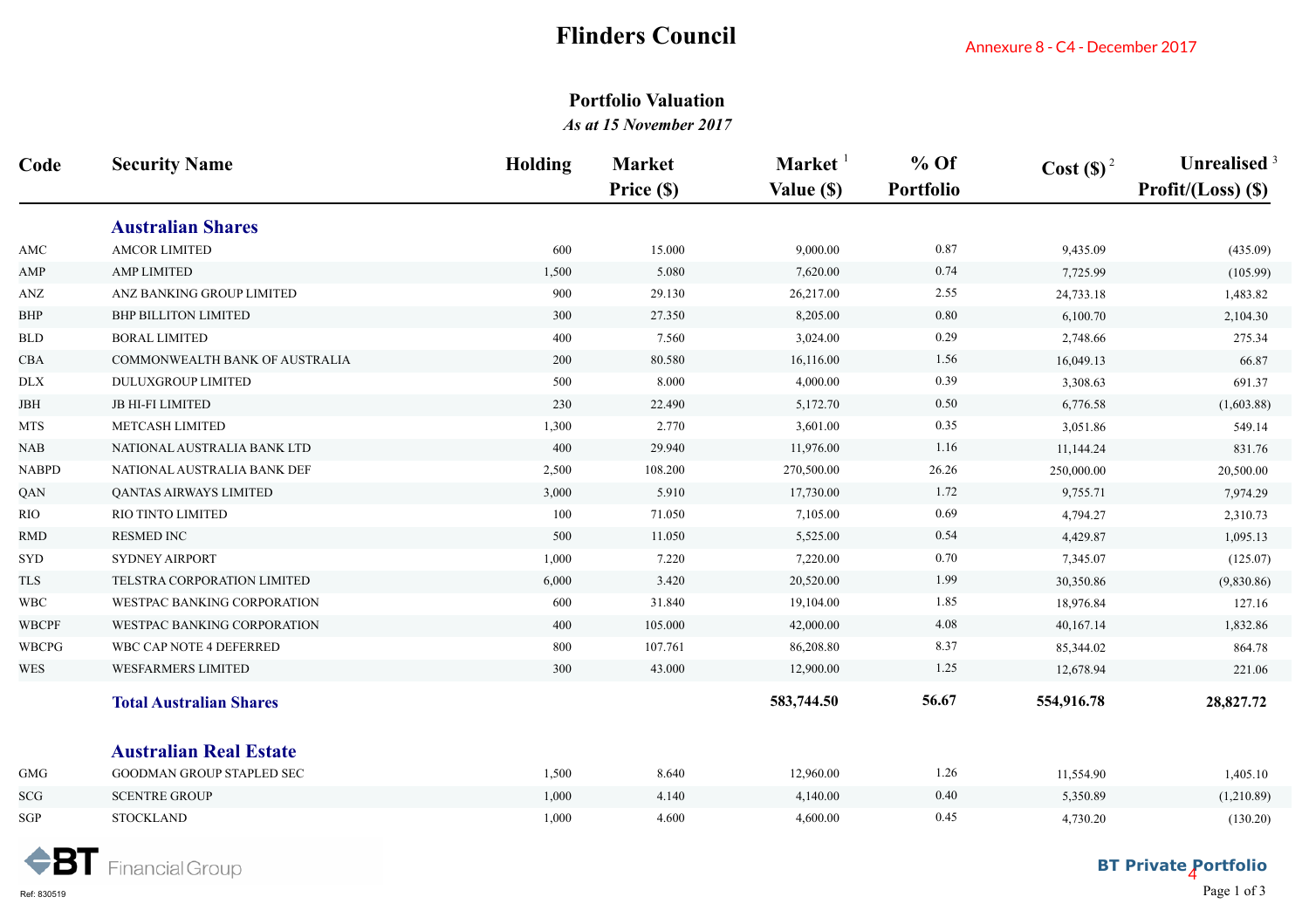| % Of Cost (\$) <sup>2</sup> Unrealised<br>Portfolio Annexure 8-C4-December 2017<br>Profit/(Loss) (\$)<br>Price (\$)<br>Value (\$)<br><b>Australian Real Estate</b><br>VICINITY CENTRES<br>0.27<br>1,000<br>2.740<br>2,740.00<br>3,488.84<br>500<br>8.170<br>0.40<br>WESTFIELD CORPORATION<br>4,085.00<br>5,493.59<br>2.77<br><b>Total Australian Real Estate</b><br>28,525.00<br>30,618.42<br><b>Australian Fixed Interest</b><br>ANZ BANKING GROUP LTD CNT 2<br>101.700<br>4.94<br>500<br>50,850.00<br>48,913.76<br>10.44<br>ANZ CAPITAL NOTE<br>1,000<br>107.590<br>107,590.00<br>100,000.00<br>ANZ BANKING CORP CONV PREF<br>103.350<br>3.01<br>300<br>31,005.00<br>30,681.51<br>2.99<br>CBA PERLS VI PRF<br>300<br>102.621<br>30,786.30<br>30,691.68<br>CBA CAP NOTES PEARLS VIII DEF<br>1,000<br>108.700<br>108,700.00<br>10.55<br>107,597.87<br>31.93<br>328,931.30<br>317,884.82<br><b>Total Australian Fixed Interest</b><br><b>Cash And Other<sup>4</sup></b><br>7.97<br>BT WHOLESALE MANAGED CASH FUND<br>82,000<br>$1.000\,$<br>82,060.39<br>82,000.00<br>CASH AT BANK-AUD<br>5,125.66<br>0.50<br>5,123.42<br>$\sim$<br>$\sim$<br>INCOME DUE BUT NOT RECD<br>1,696.03<br>0.16<br>1,696.03<br>8.63<br>88,819.45<br><b>Total Cash And Other</b><br>88,882.08<br>100.00<br>992,239.47<br>1,030,082.88<br><b>Portfolio Total</b> | Code | <b>Security Name</b> | <b>Holding</b> | Market | Market <sup>1</sup> | $%$ Of | Unrealised <sup>3</sup>     |
|-----------------------------------------------------------------------------------------------------------------------------------------------------------------------------------------------------------------------------------------------------------------------------------------------------------------------------------------------------------------------------------------------------------------------------------------------------------------------------------------------------------------------------------------------------------------------------------------------------------------------------------------------------------------------------------------------------------------------------------------------------------------------------------------------------------------------------------------------------------------------------------------------------------------------------------------------------------------------------------------------------------------------------------------------------------------------------------------------------------------------------------------------------------------------------------------------------------------------------------------------------------------------------------------------------------------------------------------|------|----------------------|----------------|--------|---------------------|--------|-----------------------------|
| <b>VCX</b><br><b>WFD</b>                                                                                                                                                                                                                                                                                                                                                                                                                                                                                                                                                                                                                                                                                                                                                                                                                                                                                                                                                                                                                                                                                                                                                                                                                                                                                                                |      |                      |                |        |                     |        |                             |
|                                                                                                                                                                                                                                                                                                                                                                                                                                                                                                                                                                                                                                                                                                                                                                                                                                                                                                                                                                                                                                                                                                                                                                                                                                                                                                                                         |      |                      |                |        |                     |        |                             |
|                                                                                                                                                                                                                                                                                                                                                                                                                                                                                                                                                                                                                                                                                                                                                                                                                                                                                                                                                                                                                                                                                                                                                                                                                                                                                                                                         |      |                      |                |        |                     |        | (748.84)                    |
|                                                                                                                                                                                                                                                                                                                                                                                                                                                                                                                                                                                                                                                                                                                                                                                                                                                                                                                                                                                                                                                                                                                                                                                                                                                                                                                                         |      |                      |                |        |                     |        | (1,408.59)                  |
|                                                                                                                                                                                                                                                                                                                                                                                                                                                                                                                                                                                                                                                                                                                                                                                                                                                                                                                                                                                                                                                                                                                                                                                                                                                                                                                                         |      |                      |                |        |                     |        | (2,093.42)                  |
| ANZPE<br>ANZPG<br>ANZPH<br>CBAPC<br>CBAPE                                                                                                                                                                                                                                                                                                                                                                                                                                                                                                                                                                                                                                                                                                                                                                                                                                                                                                                                                                                                                                                                                                                                                                                                                                                                                               |      |                      |                |        |                     |        |                             |
|                                                                                                                                                                                                                                                                                                                                                                                                                                                                                                                                                                                                                                                                                                                                                                                                                                                                                                                                                                                                                                                                                                                                                                                                                                                                                                                                         |      |                      |                |        |                     |        | 1,936.24                    |
|                                                                                                                                                                                                                                                                                                                                                                                                                                                                                                                                                                                                                                                                                                                                                                                                                                                                                                                                                                                                                                                                                                                                                                                                                                                                                                                                         |      |                      |                |        |                     |        | 7,590.00                    |
|                                                                                                                                                                                                                                                                                                                                                                                                                                                                                                                                                                                                                                                                                                                                                                                                                                                                                                                                                                                                                                                                                                                                                                                                                                                                                                                                         |      |                      |                |        |                     |        | 323.49                      |
|                                                                                                                                                                                                                                                                                                                                                                                                                                                                                                                                                                                                                                                                                                                                                                                                                                                                                                                                                                                                                                                                                                                                                                                                                                                                                                                                         |      |                      |                |        |                     |        | 94.62                       |
|                                                                                                                                                                                                                                                                                                                                                                                                                                                                                                                                                                                                                                                                                                                                                                                                                                                                                                                                                                                                                                                                                                                                                                                                                                                                                                                                         |      |                      |                |        |                     |        | 1,102.13                    |
|                                                                                                                                                                                                                                                                                                                                                                                                                                                                                                                                                                                                                                                                                                                                                                                                                                                                                                                                                                                                                                                                                                                                                                                                                                                                                                                                         |      |                      |                |        |                     |        | 11,046.48                   |
|                                                                                                                                                                                                                                                                                                                                                                                                                                                                                                                                                                                                                                                                                                                                                                                                                                                                                                                                                                                                                                                                                                                                                                                                                                                                                                                                         |      |                      |                |        |                     |        |                             |
|                                                                                                                                                                                                                                                                                                                                                                                                                                                                                                                                                                                                                                                                                                                                                                                                                                                                                                                                                                                                                                                                                                                                                                                                                                                                                                                                         |      |                      |                |        |                     |        | 60.39                       |
|                                                                                                                                                                                                                                                                                                                                                                                                                                                                                                                                                                                                                                                                                                                                                                                                                                                                                                                                                                                                                                                                                                                                                                                                                                                                                                                                         |      |                      |                |        |                     |        | 2.24                        |
|                                                                                                                                                                                                                                                                                                                                                                                                                                                                                                                                                                                                                                                                                                                                                                                                                                                                                                                                                                                                                                                                                                                                                                                                                                                                                                                                         |      |                      |                |        |                     |        |                             |
|                                                                                                                                                                                                                                                                                                                                                                                                                                                                                                                                                                                                                                                                                                                                                                                                                                                                                                                                                                                                                                                                                                                                                                                                                                                                                                                                         |      |                      |                |        |                     |        | 62.63                       |
|                                                                                                                                                                                                                                                                                                                                                                                                                                                                                                                                                                                                                                                                                                                                                                                                                                                                                                                                                                                                                                                                                                                                                                                                                                                                                                                                         |      |                      |                |        |                     |        | 37,843.41                   |
|                                                                                                                                                                                                                                                                                                                                                                                                                                                                                                                                                                                                                                                                                                                                                                                                                                                                                                                                                                                                                                                                                                                                                                                                                                                                                                                                         |      |                      |                |        |                     |        |                             |
|                                                                                                                                                                                                                                                                                                                                                                                                                                                                                                                                                                                                                                                                                                                                                                                                                                                                                                                                                                                                                                                                                                                                                                                                                                                                                                                                         |      |                      |                |        |                     |        |                             |
|                                                                                                                                                                                                                                                                                                                                                                                                                                                                                                                                                                                                                                                                                                                                                                                                                                                                                                                                                                                                                                                                                                                                                                                                                                                                                                                                         |      |                      |                |        |                     |        |                             |
|                                                                                                                                                                                                                                                                                                                                                                                                                                                                                                                                                                                                                                                                                                                                                                                                                                                                                                                                                                                                                                                                                                                                                                                                                                                                                                                                         |      |                      |                |        |                     |        |                             |
|                                                                                                                                                                                                                                                                                                                                                                                                                                                                                                                                                                                                                                                                                                                                                                                                                                                                                                                                                                                                                                                                                                                                                                                                                                                                                                                                         |      |                      |                |        |                     |        |                             |
|                                                                                                                                                                                                                                                                                                                                                                                                                                                                                                                                                                                                                                                                                                                                                                                                                                                                                                                                                                                                                                                                                                                                                                                                                                                                                                                                         |      |                      |                |        |                     |        |                             |
|                                                                                                                                                                                                                                                                                                                                                                                                                                                                                                                                                                                                                                                                                                                                                                                                                                                                                                                                                                                                                                                                                                                                                                                                                                                                                                                                         |      |                      |                |        |                     |        |                             |
|                                                                                                                                                                                                                                                                                                                                                                                                                                                                                                                                                                                                                                                                                                                                                                                                                                                                                                                                                                                                                                                                                                                                                                                                                                                                                                                                         |      |                      |                |        |                     |        |                             |
| <b>BT</b> Financial Group                                                                                                                                                                                                                                                                                                                                                                                                                                                                                                                                                                                                                                                                                                                                                                                                                                                                                                                                                                                                                                                                                                                                                                                                                                                                                                               |      |                      |                |        |                     |        | <b>BT Private Portfolio</b> |



**BT Private Portfolio** Ref: 830519  ${\rm Page\,2\ of\ 3}$